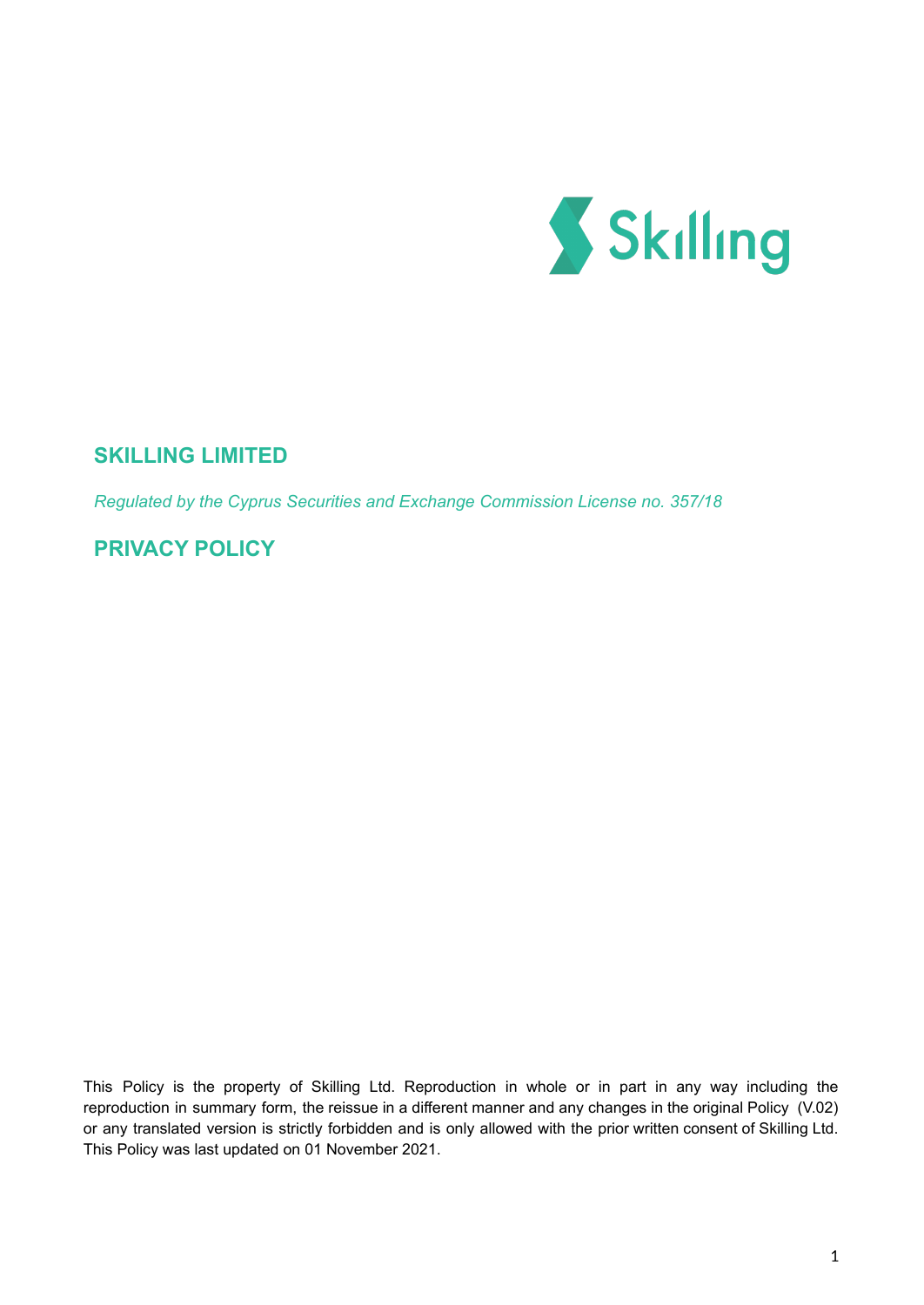## **PRIVACY POLICY**

## **1. INTRODUCTION**

- 1.1. This policy is the property of Skilling. The reproduction in whole or in part in any way including the reproduction in summary form, the reissue in a different manner and any changes in the original manual or any translated version is strictly forbidden and is only allowed with the prior written consent of Skilling.
- 1.2. Skilling Limited (hereafter the "Company", "we,'' "our"), is responsible as 'controller' for the protection of privacy and the safeguarding of clients' personal and financial information pursuant the General Data Protection Regulation ("GDPR"). By opening a trading account with us, the client (hereinafter referred to as the " Client", you``, '' your'') hereby gives its consent to such collection, processing, storage and use of personal information by the Company as explained below.
- 1.3. This Policy may be changed from time to time and it is important that you check this Policy for any updates. If the changes effected are considered to be important, we will communicate them to you.
- 1.4. Please note that this notice is addressed to customers and potential customers. Employees, contractors to Skilling or a third-party service provider of Skilling, any personal information we collect will be used in connection with your employment contract, your contractual relationship or in accordance with our separate policies which are available by contacting us.

#### **2. SKILLING GROUP OF COMPANIES**

- 2.1. This privacy notice applies to the processing activities of the following data controller entities within the Skilling group of companies, which are:
	- 2.1.1. Skilling Limited (including Skilling UK Branch), a company registered in Cyprus and whose registered office is Athalassas 62 Avenue, Strovolos, 2012 Nicosa, CY and who is registered and regulated by the Cyprus Data Protection Commissioner,
	- 2.1.2. Skilling UK Limited, a company registered in Cyprus and whose registered office is 9 Leinster Square, London, England, W2 4PL and who is registered and regulated by the Information Commissioner,
	- 2.1.3. Skilling (Seychelles) Limited, a company registered in Seychelles and whose registered office is Suite 4G, Global village, Jivan's Complex, Mont Fleuri, Mahe, Seychelles and who is registered and regulated by the Seychelles Data Protection Commissioner,
	- 2.1.4. Skilling group of companies including Skillpro Malta Ltd (Malta), and Propero Technologies SL (Spain) performs significant processing on behalf of the other entities of the Skilling group. Therefore if you are a customer of the non- European entity(s) of the group we process your personal data in accordance with this notice and you are entitled to the same protection and rights mentioned in this notice.

## **3. YOUR RIGHT TO PRIVACY**

You are advised that these rights do not apply in all circumstances. You are entitled to: In summary, these rights include:

3.1. Right to Information

You have the right to request disclosure of the personal information we hold about you.

3.2. Right of Access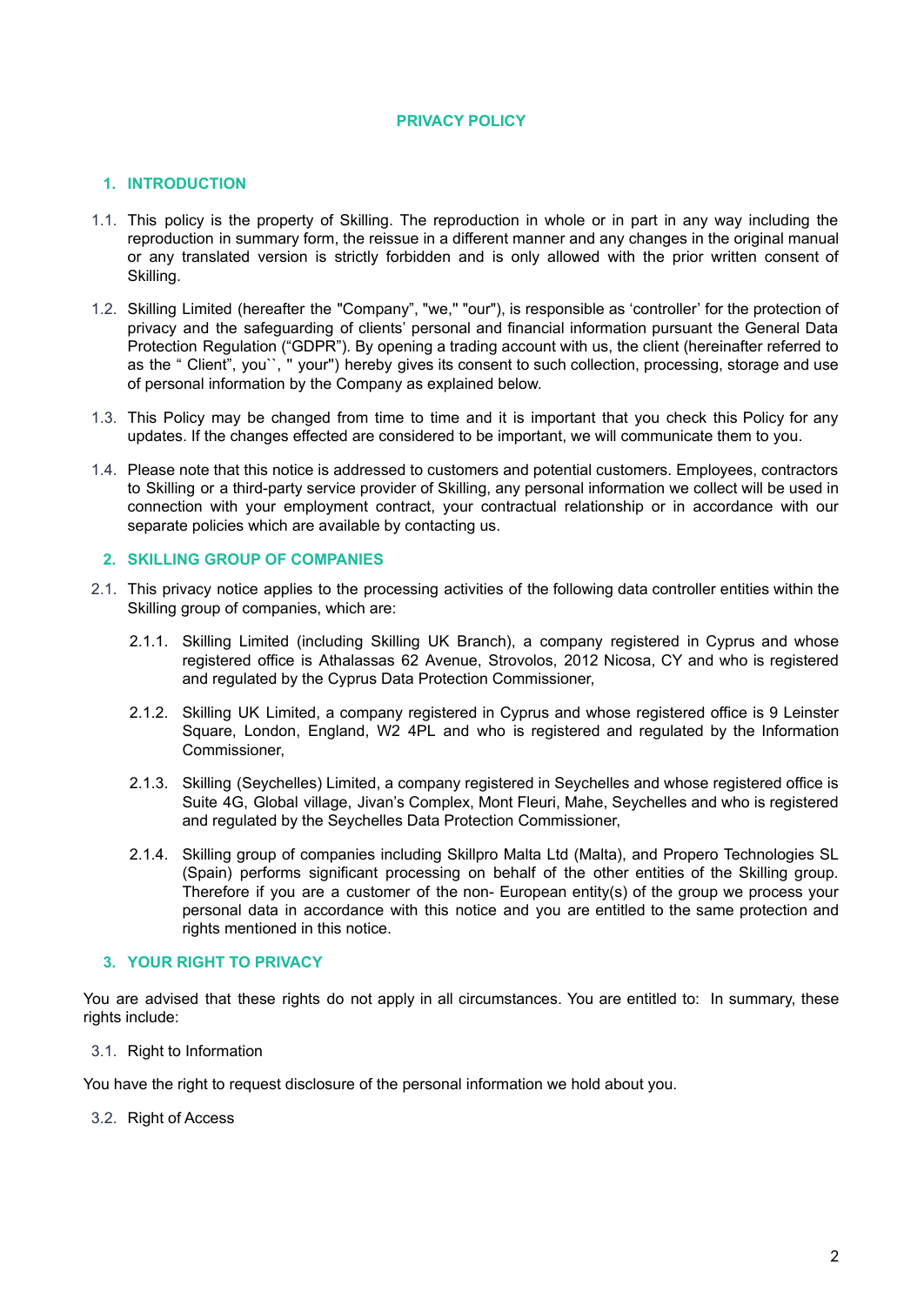You may request access to your personal data that we collect, process and store, including how and why we process your personal data, and how long we intend to store your personal data as shown in this Policy.

#### 3.3. Right to Rectification

You may request that we rectify any inaccurate or update or complete incomplete personal information that changes from time to time. We will then correct our records, and notify any third parties to whom such personal information may have been transmitted.

## 3.4. Right to Erasure

You may request that we erase your personal information, and we will comply provided your personal data is no longer necessary in relation to the purposes for which we collected or otherwise processed.

#### 3.5. Right to Object (Restriction) of Processing

You may request that we withdraw processing your personal information. The right to object/ restrict of Processing may be requested by you in below circumstances:

- i) where our use of the data is unlawful, but you do not want us to erase it;
- ii) where you want us to establish the data's accuracy;
- iii) where you need us to hold the data although we may no longer require it as you need it to establish, exercise or defend legal claims; or
- iv) where you have objected to our use of your data but we need to verify whether we have overriding legitimate grounds to use it;

#### 3.6. Right to Data Portability

You have the right to move or transfer your personal information in structured format, using a secure method, and within a month of receiving the request. We will provide to you, or a third party you have chosen, your personal data in a structured, commonly used, machine-readable format. Please note that this right only applies to automated information (i.e. not to hard copies) which you initially provided consent for us to use or where we used the information to perform a contract with you.

## 3.7. Right to Withdraw your Consent (Opt-Out)

You have the right to opt out of marketing and/or trading communications by clicking on the "unsubscribe" link in the marketing emails you receive from us. Alternatively, you can manage your preferences, by logging into your account and selecting the type and the means of communications you want to receive or stop receiving (email, SMS). It shall be noted that you may change these preferences at any time. You further agree that the following may apply:

- i) Once you exercise your right to unsubscribe/opt-out, we will refrain from reaching out to you regarding any email alerts, promotions, weekly content, announcements, updates, festive greetings and/or invitations to events;
- ii) Any amendments in our Business terms and conditions and/or Client agreement and/or any announcements that may have an impact on your account with us and/or any other substantial notification will still be communicated to you even if you unsubscribe.
- 3.8. Right to Avoid Automated Decision-Making

We run automated decisions at account opening, to assess whether the offered products or services are appropriate for you based on the information you provide to us, and to understand the risk involved when trading our products.

3.9. Please complete the personal data request by email using the registered email address you disclosed to us, to the following email address: by emailing [dpo@skilling.com.](mailto:dpo@skilling.com)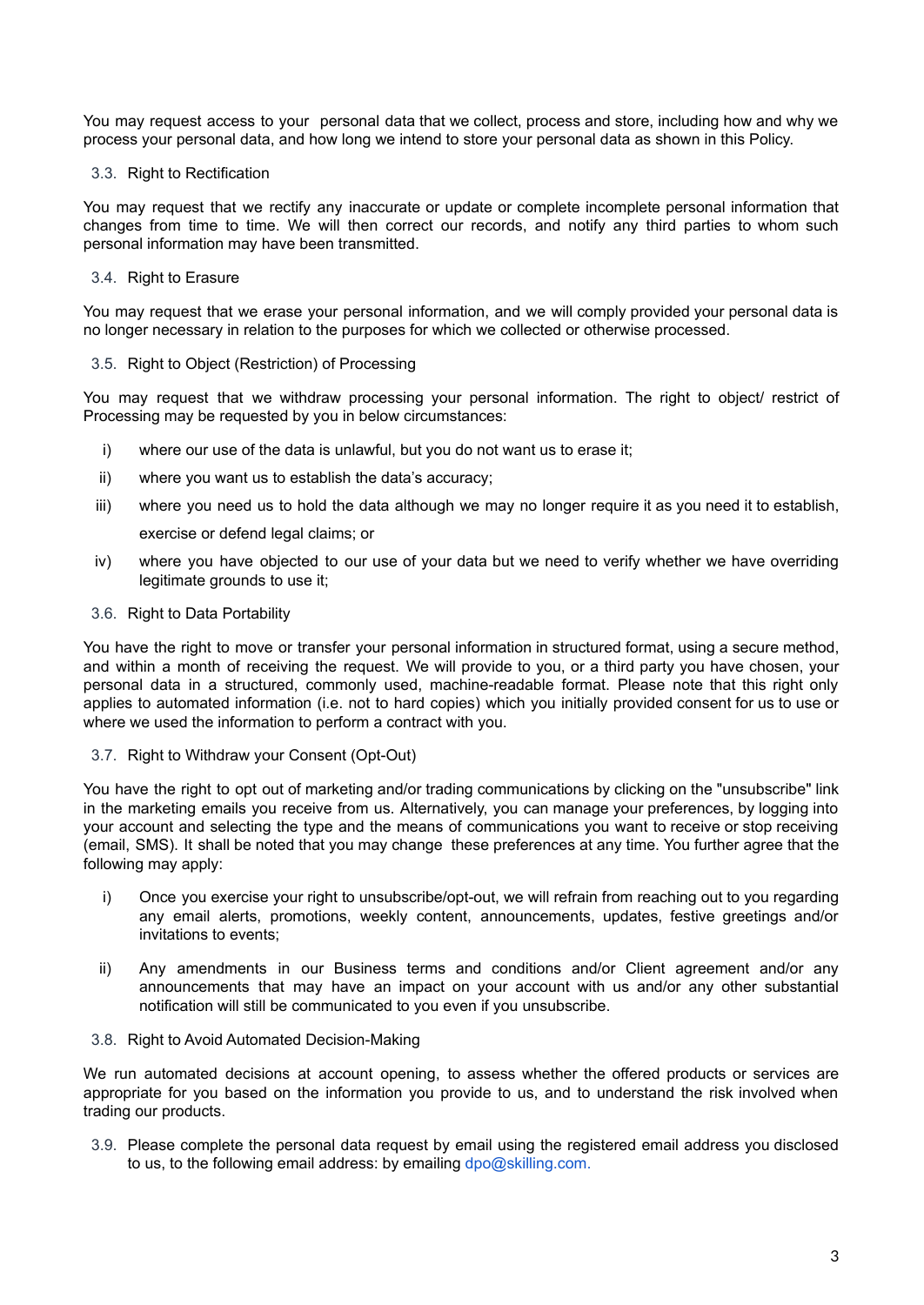- 3.10. If you wish to exercise any of the above rights, please send an email to dpo@skilling.com. Please note that you may be required to provide us with your identification information in order to be able to manage your request within a reasonable time.
- 3.11. We may charge you a reasonable fee when a request is manifestly unfounded, excessive or repetitive, or we receive a request to provide further copies of the same data. In this case we will send you a fee request which you will have to accept prior to us processing your request. Alternatively, we may refuse to comply with your request in these circumstances.

#### **4. TYPES OF PERSONAL INFORMATION WE COLLECT**

4.1. We collect the necessary information required to open a client's trading account, and to provide clients with the services they require. We may collect certain personal information including but not limited to:

| Categories of personal data                                                                 | Descriptions*                                                                                                                                                                                                                                                                                                                                                                                                                                                         |
|---------------------------------------------------------------------------------------------|-----------------------------------------------------------------------------------------------------------------------------------------------------------------------------------------------------------------------------------------------------------------------------------------------------------------------------------------------------------------------------------------------------------------------------------------------------------------------|
| Marital status, ID, identification<br>data, images                                          | Last names, names and addresses, passport or ID cards images, job<br>title, mobile number, email address, birth date, criminal records, IP<br>address, etc                                                                                                                                                                                                                                                                                                            |
| Economic and financial<br>information (income, financial<br>situation, tax situation, etc.) | Bank account details, personal tax identification numbers, source of<br>funds/wealth, e-wallets account details/credit card details, CRS/<br>FATCA declaration (self-certifications form), transaction history<br>(withdrawal/ deposits), trading history (Account ID, Net deposits (first<br>time), most traded symbols), etc                                                                                                                                        |
| Social Security Number (or<br>NIR)                                                          | Social security numbers or personal numbers or National Insurance<br>Number (NINO) or CONCAT (Concatenation – for MiFID II purposes,<br>this is a sequence of personal unique information used to identify the<br>natural person. It is an 18-digit alphanumeric code made up of the<br>individual's date of birth and their name, taking up to the first five<br>characters of their first name only, followed by the first five characters<br>of their family name) |

## **5. HOW WE COLLECT YOUR PERSONAL INFORMATION**

- 5.1. Direct Interactions. You provide us with personal information through completion of the registration process, upload identity documents, carry out transactions, communicate through instant live-chat, telephone or email.
- 5.2. Use of automated technologies or interactions. When using our services, your device automatically transmits to us its technical characteristics. Locale is implemented for smooth processing of your personal information to produce the best possible service while using our platforms.
- 5.3. Use of our web services. We retain data from IP address, cookies files, browser data or operating system used, the date and time of access to the site, and the requested pages addresses allows us to provide you with the optimal operation on our web application, mobile app and/or desktop versions of our application and monitor your behaviour for the purpose of improving the efficiency and usability of our services.

## **6. HOW WE USE YOUR PERSONAL INFORMATION**

- 6.1. \*Your personal information may be used as well as disclosed by as us as follows:
	- 6.1.1.Payments, trading, communication, electronic verification apps and platforms providers which are provided to us by third parties: Trustly Group, Sofort GmbH, Neteller, Skrill, Swish, AppsFlyers, BankID, Trulioo and other providers with whom we have contractual agreements;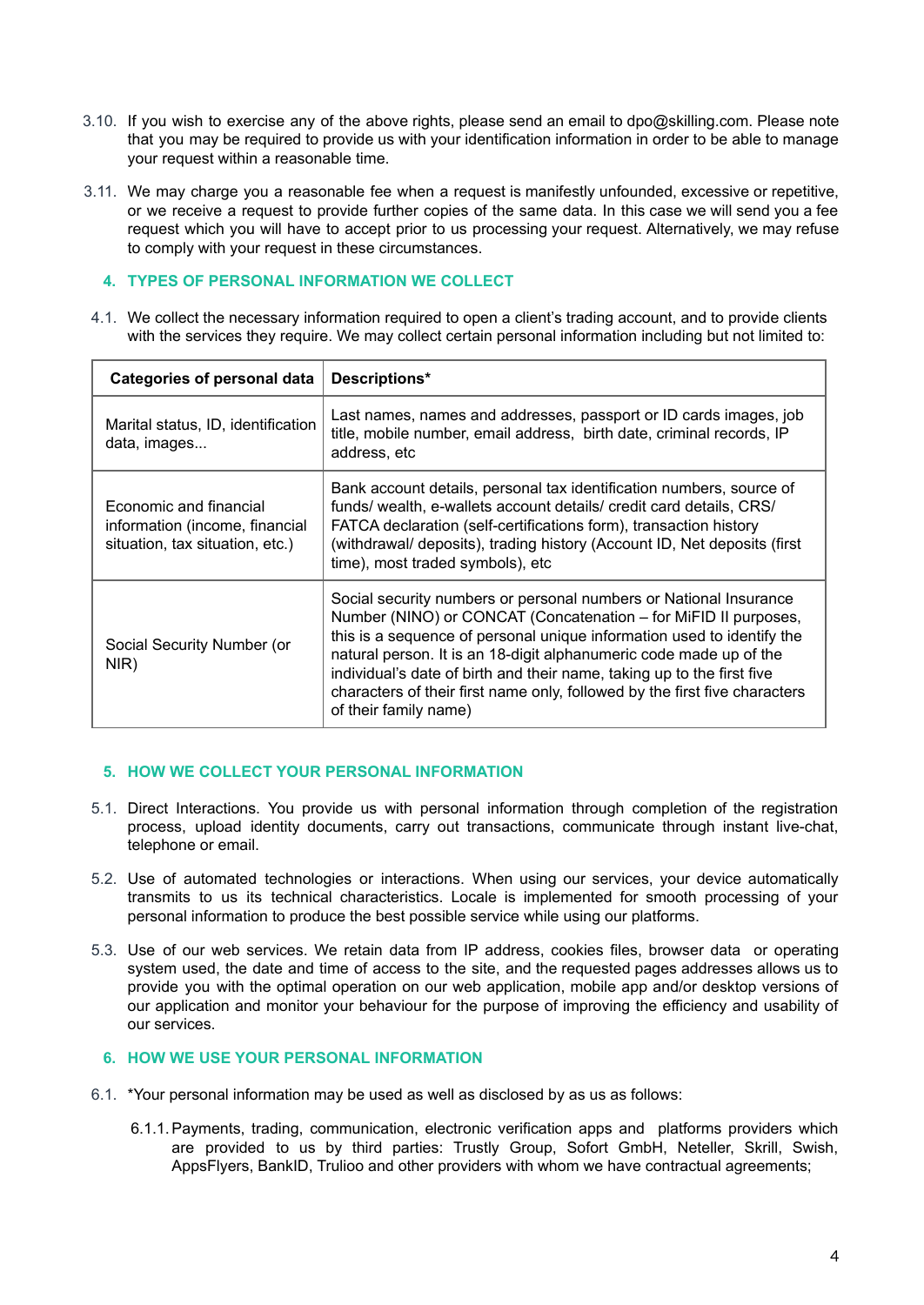- 6.1.2. consultants and other service providers who have been contracted to provide us with services such as administrative, online marketing, analytics, and financial, regulatory, compliance, insurance or other services;
- 6.1.3. introducing brokers and affiliates with whom we have a mutual relationship;
- 6.1.4. competent authorities, and third-party providers (auditors or contractors or other consultancy firms) where such disclosure is required in order to enforce or apply our Terms and Conditions of Service or other relevant agreements;
- 6.1.5. payment service providers, credit card processors and banks processing your transactions;
- 6.1.6. other companies within the Skilling group who provide financial, technical and other services;
- 6.1.7.Any person authorised by you through a limited power of attorney.
- 6.2. We endeavour to disclose to these third parties only the minimum personal data that is required to perform their contractual obligations to us. Our third-party service providers are not permitted to share or use personal data we make available to them for any other purpose than to provide services to us.
- 6.3. Our websites or our apps may have links to external third-party websites. Please note, however, that third party websites are not covered by this privacy notice and those sites are not subject to our privacy standards and procedures. Please check with each third party as to their privacy practices and procedures.
- 6.4. We may process your information in accordance with the principles of lawfulness, fairness, transparency, and always adhering to the intended purpose of data processing, the principle of data minimization, accuracy, limited data storage, data integrity, confidentiality and accountability.
- 6.5. We record and store personal information in hard copy files, electronic devices (computers, laptops, servers) and other records where we endeavour to protect it from damages, loss, internal or external-fraud, unauthorised access, modification or disclosure.
- 6.6. The Company may keep your personal data for longer than five (5) years for legal, regulatory and/or any other obligatory reason. Retention periods will be determined taking into account the type of information that is collected and the purpose for which it is collected, bearing in mind the requirements applicable to the situation and the need to destroy outdated, unused information at the earliest reasonable time.
- 6.7. Pursuant to the investment services and anti-money laundering laws, we are required to retain copies and evidence of the actions taken by us in regard to your identity verification, transaction monitoring, trading history, recorded communications (i.e. chats, emails, calls), complaints handling as well as records that reflect our compliance with regulatory obligations and fulfilment of Client agreement with clients. Such evidence must be maintained for a period of minimum five years after termination of our business relationship, or more retention period upon regulator's request (if applicable).

## **7. CONSENT AND ACKNOWLEDGEMENT OF DATA SUBJECT**

- 7.1. We may process your personal data for one or more legal and lawful basis of processing ("Lawful Basis") determined by each purpose for which we may require your personal data.
- 7.2. We are obliged on legal and lawful basis to obtain your consent in connection to the following:
	- 7.2.1. to perform our contractual obligations towards you
	- 7.2.2. to be compliant with the legal and regulatory requirements
	- 7.2.3. to pursue our legitimate interests
- 7.3. Where our use of your personal information does not fall under one of these three lawful basis we require your consent. Your free consent shall be required in this event, and you have the right to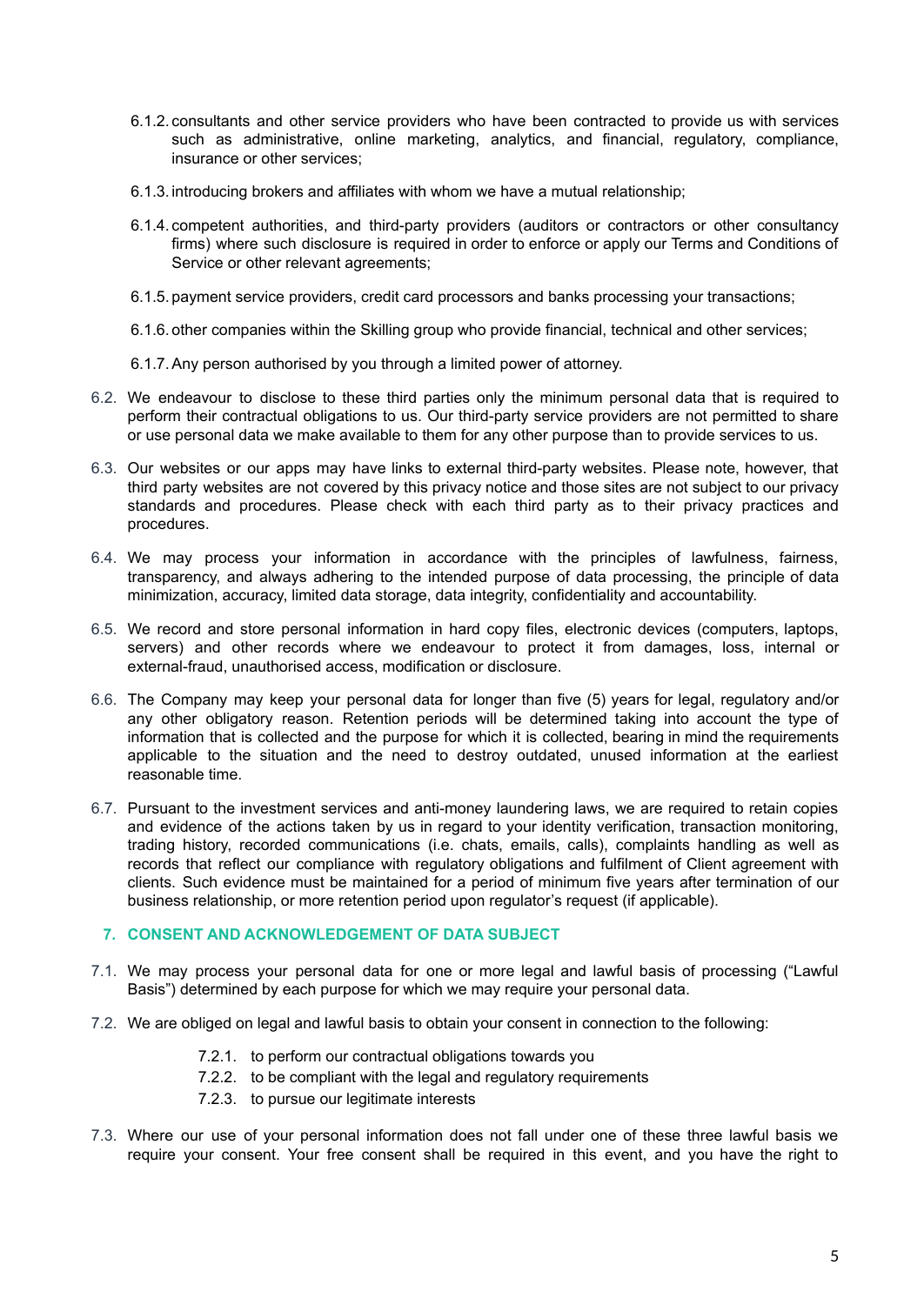withdraw your consent at any time by contacting us using the contact details set out in this privacy notice or by withdrawing your consent.

☑ You agree we may use personal data provided by you through our website or otherwise and personal data provided during our business relationship to communicate with you for marketing promotional purposes as well as to provide you with market news and analytical reports through different channels like include calling you, sending emails, notifications through your online account portal and sms notifications including push notifications.

- 7.4. We have the obligation to collect and store your personal information in accordance with the Ant-money laundry laws and regulation. This information is referred to as Know Your Client information which is performed through our customer due diligence process of identifying and verifying your personal identity, transactional, financial, and other data.
- 7.5. We intend to store your personal information in our records for five (5) years or longer if required by law and where it is required of us to do so in relation to the fulfilment of our services.

#### **8. TRANSFER OF PERSONAL INFORMATION OUTSIDE THE EUROPEAN UNION**

8.1. We may transfer the client's personal information and/or data outside the EU/EEA subject to the below conditions, and ensuring appropriate and suitable safeguards based on (a) the Standard Contractual Clauses ("[SCC"](https://ec.europa.eu/info/law/law-topic/data-protection/international-dimension-data-protection/standard-contractual-clauses-scc_en)) as adopted by the European Commission; or (b) the EU has designated a country as providing an adequate level of data protection; (c) through approved model contracts or binding corporate rules; (d) implementing Binding Corporate Rules for Processors or (e) by complying with an approved certification mechanism, e.g. EU-US Privacy Shield (if applicable), as permissible under the limited additional provisions of the GDPR. Some of our third-party providers (processors) may be based outside the European Economic Area (EEA) or European Union (EU); if a firm is located outside EEA/EU in a jurisdiction without adequate level of data protection, the transfer can only be completed if a transfer agreement based the EU Standard Contractual Clauses (including clauses on safeguard data).

#### **9. HOW WE MANAGE YOUR PERSONAL INFORMATION**

9.1. Any organizations outside the Skilling Group who handle or collec or process personal information acknowledge the confidentiality of such information, undertake to respect any individual's right to privacy and comply with all relevant data protection laws and this privacy notice.

We ensure that personal data protection management conform to the below conditions:

- 9.2. enrolment of employees to training programmes regarding personal information to respect the confidentiality of customer information;
- 9.3. regularly prompt passwords updates and two-factor authentication when accessing our systems;
- 9.4. apply data encryption technologies during data transmission across networks or electronic devices;
- 9.5. regulate backupdates, deploy firewalls, and virus scanning tools to protect against unauthorised access of our systems;
- 9.6. use of shredders to destroy hard copies which contain sensitive data;
- 9.7. Installed CCTVs, and security alarms to protect against unauthorised access to our premises.

#### **10. THIRD-PARTY CONTENT ON OUR WEBSITE AND SECURITY MEASURES**

10.1. We may provide links to third-party websites in our website, and such websites are not under our control. We cannot accept responsibility for the conduct of third-parties linked to our website, including without limitation the collection or disclosure of your personal information. Before disclosing your